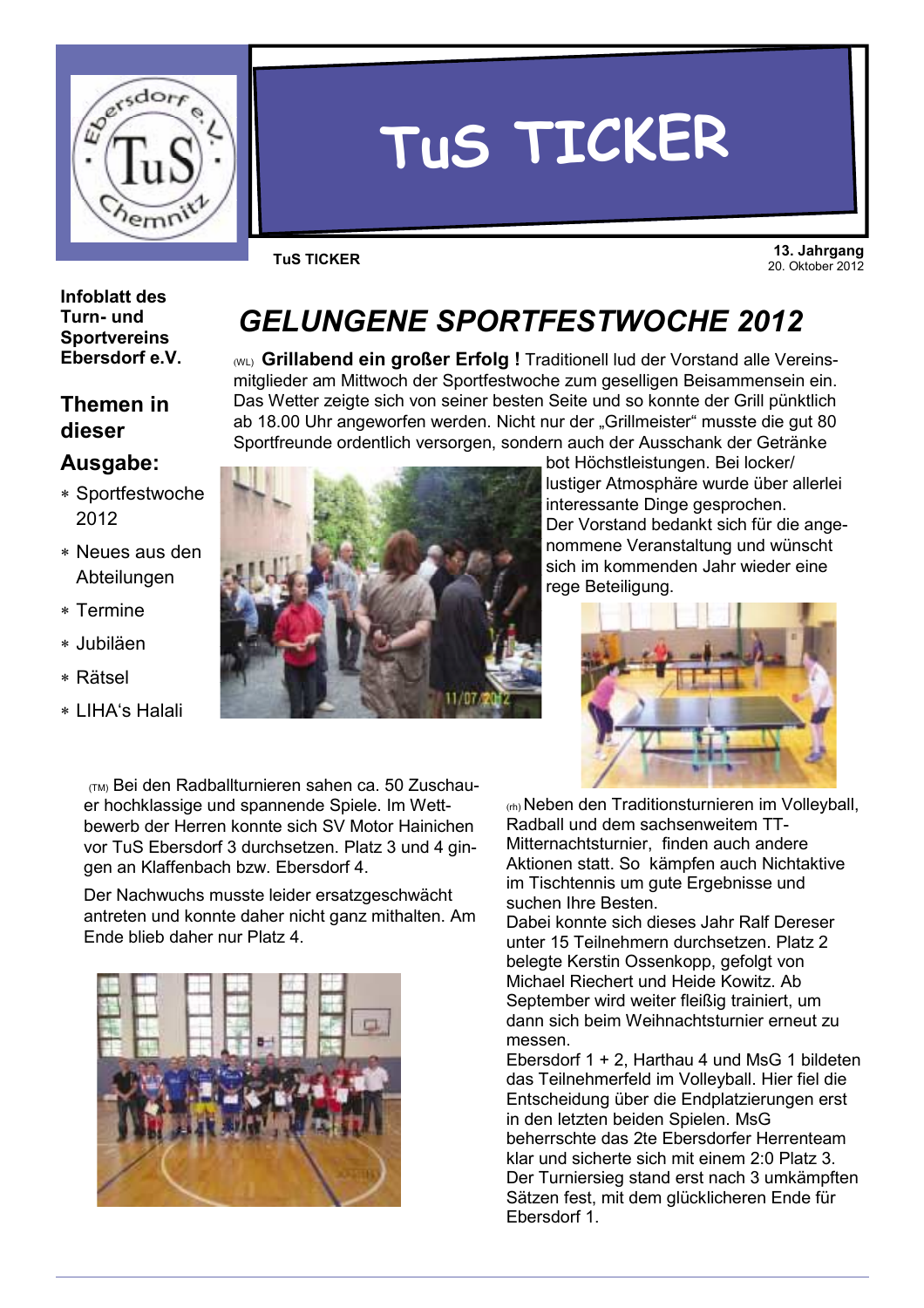**TuS TICKER** 

# **Volleyball Aktuell**

#### (red) Neue Saison, neue Mannschaften

Durch die Bildung einer Spielgemeinschaft mit dem bisherigen Rivalen MsG stehen 2 völlig neue Teams

im Spielbetrieb. Dementsprechend sind auch die Erwartungen neu: Mannschaft 1 strebt den Aufstieg an und möchte sich dann 2013 in der Kreisunion Chemnitz/Erzgebirge versuchen. Die ersten Punktspielergebnisse zeigen, dass die Ziele realistisch sind: 3 Spiele, 3 Siege, kein Satzverlust.



Team 2 strebt den Klassenerhalt in der 2ten Stadtliga an. Nach erst einem Spiel ist hier noch kein Trend zu erkennen.

Die Damen TuS Ebersdorf 1, fast in der gleichen Besetzung wie vergangene Saison, starteten ebenfalls furios: Auch 3 Siege ohne Satzverlust. Der erneute Titelgewinn sollte hier das Ziel sein.

Mannschaft 2 (1 Sieg/2 Niederlagen) sollte beim Ausschöpfen Ihrer Möglichkeiten im sicheren Mittelfeld der Liga einkommen.

#### **WIR GRATULIEREN im 2. Halbjahr**

| Joachim Berger           | <b>TT-Aktive</b> | (65) |
|--------------------------|------------------|------|
| <b>Gudrun Fischer</b>    | Allg. Spg.       | (75) |
| Steffen Haase            | RB               | (60) |
| <b>Brigitte Heinrich</b> | Allg. SpG.       | (70) |
| Gabriele Hofmann         | Allg. SpG.       | (65) |
| Andrea Jahn              | Allg. SpG.       | (50) |
| Günter Glauch            | TT Akt.          | (70) |
| Margitta Leonhardt       | Allg.SpG.        | (60) |
| Edith Haustein           | Gym.Sen.         | (90) |
| Christa Rost             | Allg.SpG.        | (75) |
| Gisela Süß               | Allg. SpG.       | (65) |
| Dr.Elke Tröger           | Allg.SpG.        | (70) |
| Elvira Wetzig            | Gym.Sen.         | (80) |
| Rita Zacharias           | Allg.SpG.        | (70) |
| Sonja Zverina            | Allg.SpG.        | (60) |
|                          |                  |      |

#### Und natürlich allen anderen Jubilaren!

#### **Mitgliedschaft**

30 Jahre **TT Aktive Siegfried Hess** Andreas Neidhardt TT Aktive

40 Jahre Joachim Berger **TT Aktive** 



### **POKAL VERTEIDIGT!**

Am 6. Oktober fand das RKB-Pokal-Turnier in der Halle auf der Frankenberger Str. statt. Dabei konnten die Gebrüder Malz den Heimvorteil nutzen und den Titel



erneut in Ebersdorf glänzen lassen. In einem umkämpften Endspiel wurde Oberligakonkurrent Löbau nach dramatischen Szenen mit 2:1 Toren besiegt. Platz 3 ging an Löbau 2 vor Löbau 3. Ebersdorf 2 trat mit Jürgen Nestler und Neuling M. Martius an und konnte leider nicht ganz mithalten.

## **Radball**



(red) Am 15.9.2012 richtete die Abteilung Radball anlässlich "110 Jahre Radsport in Ebersdorf" Ihre Festveranstaltung aus. Mit einem Turnier um den Ebersdorfer Wanderpokal, Vergleichen der ehemaligen Radballer und einem Auftritt der Kunstradfahrerin Lydia Eidner wurde der Tag vor zahlreichen Zuschauern zu einem großem Erfolg. Beim abendlichen Beisammensein mit Speis und Trank wurde auf so manche lustige oder erfolgreiche Geschichte in der Vergangenheit zurückgeblickt.

Die Abteilung bedankt sich bei den Gästen aus Niederseifersdorf, Lydia Eidner, den teilnehmenden Ehemaligen und den unzähligen Helfern.



Seite 2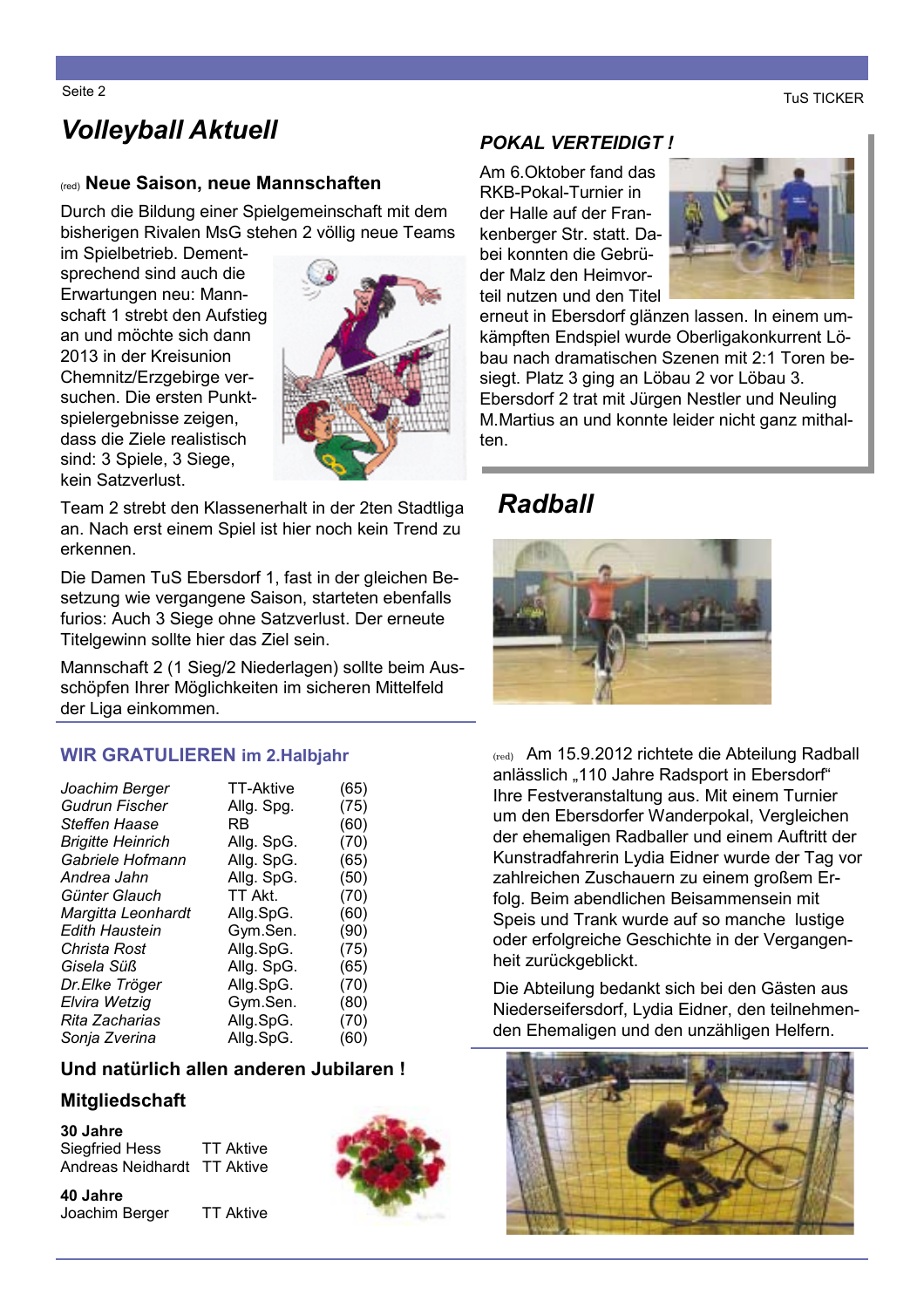# **Tischtennis Aktuell**

(RB) Auch der Behindertensport existiert noch bei TuS Ebersdorf!!

Als letzter DDR-Mannschafts-Meister 1990 stehen wir im Geschichtsbuch. Seit dem zeigten einzelne Sportfreunde bei den anschließend ausgetragenen Sächsischen Einzel-Meisterschaften beachtliche Erfolge. Besonders Renè Böttger (Spastik), Stammspieler der 4. Herrenmannschaft der Aktiven, erzielte mehrmals hervorragende Platzierungen seiner Spielklasse. Aktuell wurde er 3ter der Sachsenmeisterschaften 2012. Im Doppel konnte Jürgen von Rein (Sehbehindert) einen 2ten Platz erkämpfen.

Für Renè (Bild/rotes Trikot) steht 2013 ein neues Ziel: Qualifikation zu Deutschen Meisterschaft.





Beide Teams starten auswärts. Das "Profiteam" muss nach Verzuolo/Sardinien, immerhin 4ter der letztjährigen Endrunde, und steht damit einer kaum lösbaren Aufgabe bevor. Team "Amateure" wird sich mit Neuling Vigevano; einem nahe Mailand gelegenem Ort, messen und liebäugelt mit einem Auswärtssieg.



# 03.11.2012 **Sporthalle Ebersdorf Beginn 20 Uhr Einlass 19 Uhr 12. Sportlerball** mit dabei ... **Live-Band** "Freunde der Nacht' **DJ Uwe** & Show-Einlagen

## **KURZ NOTIERT**

<sub>(red)</sub> Beim diesjährigen Chemnitzmarathon konnte Michael Riechert, Mitglied in der Abteilung TT-Freizeit, glänzen. Er gewann in seiner Altersklasse 50 mit 3 Stunden 21 Minuten und 39 Sekunden den Wetthewerb | Herzlichen Glückwunsch



# $e^{s \cdot \text{dor}_f}$ emr?

# **TERMINE vom Vorstand**

| 24.10.2012                | Erw. Vorstand             |                                    | 18.30 Uhr        | Sportbüro        |
|---------------------------|---------------------------|------------------------------------|------------------|------------------|
| 03.11.2012                | <b>Sportlerball</b>       |                                    | 19.00 Uhr        | <b>Turnhalle</b> |
| 24.11.2012                | 4. Arbeitseinsatz         |                                    | 09.00 Uhr        | <b>Turnhalle</b> |
| 05.12.2012                | Sportbüro geschlossen !!! |                                    |                  |                  |
| 12.12.2012                | <b>Kassenschluß</b>       |                                    | <b>18.30 Uhr</b> | Sportbüro        |
| 24.12.2012 bis 01.01.2013 |                           | <b>Schließzeit gesamtes Objekt</b> |                  |                  |